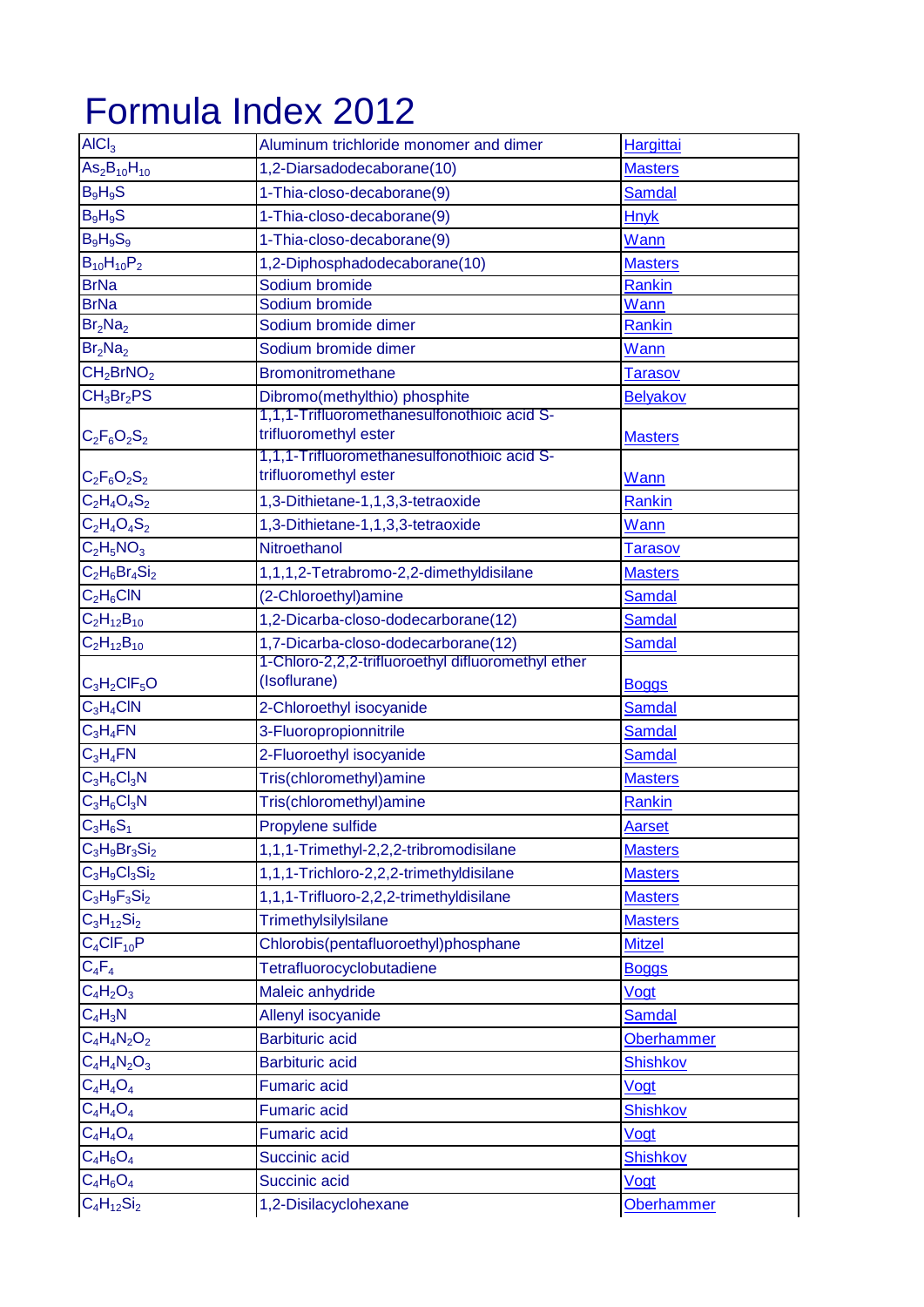| $C_4H_{12}Si_2$           | 1,3-Disilacyclohexane                             | <b>Oberhammer</b> |
|---------------------------|---------------------------------------------------|-------------------|
| $C_4H_{12}Si_2$           | 1,4-Disilacyclohexane                             | <b>Oberhammer</b> |
| $C_5H_6N_2$               | 1-Vinylimidazole                                  | <b>Samdal</b>     |
| $C_5H_9P$                 | Tert-butylphosphaethyne                           | <b>Masters</b>    |
| $C_5H_9P$                 | tert-Butylphosphaethyne                           | Rankin            |
| $C_5H_9P$                 | tert-Butylphosphaethyne                           | Wann              |
| $C_5H_{10}N_4$            | N-Azidomethylpyrrolidine                          | <b>Shishkov</b>   |
| $C_5H_{10}N_4$            | N-Azidomethylpyrrolidine                          | <b>Oberhammer</b> |
| $C_5H_{10}O_2$            | 3-Methyl-2,4-pentanedione                         | <b>Girichev</b>   |
| $C_5H_{11}BrSi$           | 1-Bromo-1-silacyclohexane                         | <b>Belyakov</b>   |
| $C_5H_{11}BrSi$           | 1-Bromo-1-silacyclohexane                         | Belyakov          |
| $C_5H_{11}CISi$           | 1-Chloro-1-silacyclohexane                        | <b>Belyakov</b>   |
| $C_5H_{11}CISi$           | 1-Chloro-1-silacyclohexane                        | <b>Oberhammer</b> |
| $C_5H_{11}CISi$           | 1-Chloro-1-silacyclohexane                        | Belyakov          |
| $C_5H_{11}$ ISi           | 1-lodo-1-silacyclohexane                          | <b>Belyakov</b>   |
| $C_5H_{11}$ ISi           | 1-lodo-1-silacyclohexane                          | Belyakov          |
| $\overline{C}_5H_{11}ISi$ | 1-lodo-1-silacyclohexane                          | <b>Oberhammer</b> |
| $C_5H_{12}N_4O_2$         | 1,1,3,3-Tetramethyl-2-nitroguanidine              | <b>Shishkov</b>   |
| $C_6$ HCl <sub>5</sub>    | Pentachlorobenzene                                | Rankin            |
| $C_6H_2Cl_4$              | 1,2,3,4-Tetrachlorobenzene                        | <b>Rankin</b>     |
| $C_6H_4BrF$               | 1-Bromo-4-fluorobenzene                           | <b>Masters</b>    |
| $C_6H_4BrF$               | 1-Bromo-4-fluorobenzene                           | Rankin            |
| $C_6H_4BrF$               | 1-Bromo-4-fluorobenzene                           | Wann              |
| $C_6H_4CIF$               | 1-Chloro-4-fluorobenzene                          | <b>Masters</b>    |
| $C_6H_4CIF$               | 1-Chloro-4-fluorobenzene                          | Rankin            |
| $C_6H_4CIF$               | 1-Chloro-4-fluorobenzene                          | Wann              |
| $C_6H_4CINO_4S$           | 2-Nitrobenzenesulfonyl chloride molecule          | <b>Girichev</b>   |
| $C_6H_5NO_5S$             | 2-Nitrobenzenesulfonic acid                       | Girichev          |
| $C_6H_8O_2$               | Cyclohexane-1,4-dione                             | Hedberg           |
| $C_6H_8O_2$               | 1,3-Cyclohexanedione                              | Samdal            |
| $C_6H_8O_2$               | 1,4-Cyclohexanedione                              | <b>Samdal</b>     |
|                           | 2,2-Dimethyl-1,3-dioxane-4,6-dione (Meldrum's     |                   |
| $C_6H_8O_4$               | acid)                                             | <b>Masters</b>    |
| $C_6H_9OSi$               | 1-Methoxysilacyclohexane                          | Girichev          |
| $C_6H_{12}F_6Si_2$        | 1,2-Trifluoromethyl-1,1,2,2-tetramethyldisilane   | <b>Masters</b>    |
| $C_6H_{12}F_6Si_2$        | 1,2-Trifluoromethyl-1,1,2,2-tetramethyldisilane   | <b>Rankin</b>     |
| $C_6H_{12}F_6Si_2$        | 1,2-Trifluoromethyl-1,1,2,2-tetramethyldisilane   | Wann              |
| $C_6H_{13}SiF$            | 1-Fluoro-1-methyl-silacyclohexane                 | Girichev          |
| $C_7H_4CIBrO$             | o-Bromobenzoyl chloride                           | <b>Hagen</b>      |
| $C_7H_4C$ IFO             | o-Fluorobenzoyl chloride                          | <b>Hagen</b>      |
| $C_7H_4Cl_2O$             | o-Chlorobenzoyl chloride                          | <b>Hagen</b>      |
| $C_7H_{13}SiF_3$          | 1-Methyl-1-trifluoromethyl-1-silacyclohexane      | Girichev          |
| $C_7H_{16}Cl_3PSi$        | (tert-Butyl)(iso-propyl)(trichlorosilyl)phosphine | <b>Masters</b>    |
| $C_7H_{16}Cl_3PSi$        | (tert-Butyl)(iso-propyl)(trichlorosilyl)phosphine | Rankin            |
| $C_7H_{17}NSi$            | 1-Dimethylaminosilacyclohexane                    | <b>Girichev</b>   |
| $C_8H_4N_2$               | 1,4-Diisocyanobenzene                             | <b>Domenicano</b> |
| $C_8H_4N_2$               | p-Diisocyanobenzene                               | <b>Hargittai</b>  |
| $C_8H_{20}N_4O_4Ti$       | Bis(1,2-dimethylnitrosoethane)titanium            | <b>Girichev</b>   |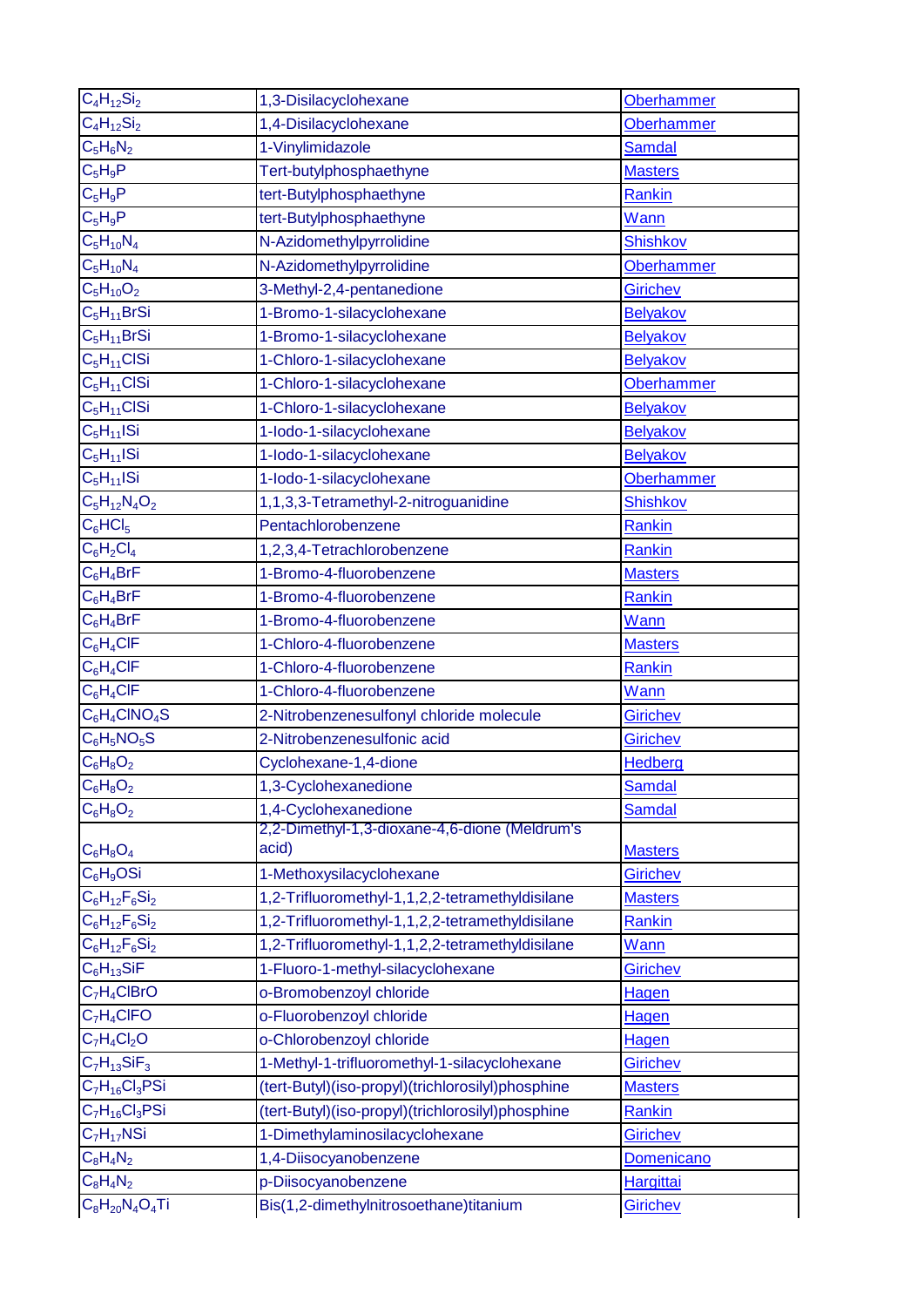| $C_9HF_{11}O$                              | Bis[trifluoromethyl]pentafluorobenzyl alcohol                                       | <b>Mitzel</b>               |
|--------------------------------------------|-------------------------------------------------------------------------------------|-----------------------------|
| $C_9H_{24}Br_4Si_4$                        | Tetrakis(bromodimethylsilyl)methane                                                 | <b>Masters</b>              |
| $C_9H_{24}Br_4Si_4$                        | Tetrakis(bromodimethylsilyl)methane                                                 | Wann                        |
| $C_9H_{24}Br_4Si_4$                        | Tetrakis(bromodimethylsilyl)methane                                                 | <b>Rankin</b>               |
| $C_9H_{24}Cl_4Si_4$                        | Tetrakis(chlorodimethylsilyl)methane                                                | <b>Masters</b>              |
| $C_9H_{24}Cl_4Si_4$                        | Tetrakis(chlorodimethylsilyl)methane                                                | Wann                        |
| $C_9H_{24}Cl_4Si_4$                        | Tetrakis(chlorodimethylsilyl)methane                                                | <b>Rankin</b>               |
| $C_9H_{24}F_4Si_4$                         | Tetrakis(fluorodimethylsilyl)methane                                                | <b>Masters</b>              |
| $C_9H_{24}F_4Si_4$                         | Tetrakis(fluorodimethylsilyl)methane                                                | Wann                        |
| $C_9H_{24}F_4Si_4$                         | Tetrakis(fluorodimethylsilyl)methane                                                | <b>Rankin</b>               |
| $C_9H_{28}Si_4$                            | Tetrakis(dimethylsilyl)methane                                                      | <b>Masters</b>              |
| $C_9H_{28}Si_4$                            | Tetrakis(dimethylsilyl)methane                                                      | Wann                        |
| $C_9H_{28}Si_4$                            | Tetrakis(dimethylsilyl)methane                                                      | Rankin                      |
| $C_{10}H_7ClO_2S$                          | a-Naphthalenesulfonyl chloride                                                      | Girichev                    |
| $C_{10}H_7ClO_2S$                          | β-Naphthalenesulfonyl chloride                                                      | <b>Girichev</b>             |
| $C_{10}H_7FO_2S$                           | <b>β-Naphthalenesulfonyl fluoride</b>                                               | <b>Girichev</b>             |
| $C_{10}H_{10}O_2$                          | Benzoylacetone                                                                      | <b>Girichev</b>             |
| $C_{10}H_{17}P$                            | Adamantylphosphine                                                                  | <b>Rankin</b>               |
| $C_{10}H_{17}P$                            | Adamantylphosphine                                                                  | <b>Wann</b>                 |
|                                            | 3-Chloro-2,4-bis(1,1-dimethylethyl)-1,3,5-                                          |                             |
| $C_{10}H_{18}CIP_3$                        | triphosphatricyclo[2.1.0.02,5]pentane<br>3-Chloro-2,4-bis(1,1-dimethylethyl)-1,3,5- | <b>Masters</b>              |
| $C_{10}H_{18}CIP_3$                        | triphosphatricyclo[2.1.0.02,5]pentane                                               | Wann                        |
| $C_{10}H_{18}Cu_2O_4$                      | Copper pivalate dimer                                                               | <b>Girichev</b>             |
| $C_{10}H_{20}N_2$                          | N,N'-Di-tert-butyl-1,4-diaza-1,3-butadiene                                          | Rankin                      |
|                                            | Bis[µ-(methoxy-kO)ethanolato-                                                       |                             |
| $C_{10}H_{26}Ga_2O_4$                      | <b>KO:KO]tetramethyldigallium</b>                                                   | Wann                        |
| $C_{10}H_{26}Ga_2O_4$                      | Di-µ-ethoxydiethoxydimethyldigallium                                                | <b>Rankin</b>               |
| $C_{11}H_{30}Br_2Si_4$                     | Bis(bromodimethylsilyl)bis(trimethylsilyl)methane                                   | <b>Masters</b>              |
| $C_{11}H_{30}Br_2Si_4$                     | Bis(bromodimethylsilyl)bis(trimethylsilyl)methane                                   | <b>Wann</b>                 |
| $C_{11}H_{30}Br_2Si_4$                     | Bis(bromodimethylsilyl)bis(trimethylsilyl)methane                                   | <b>Rankin</b>               |
| $C_{11}H_{30}Cl_2Si_4$                     | Bis(chlorodimethylsilyl)bis(trimethylsilyl)methane                                  | <b>Masters</b>              |
| $C_{11}H_{30}Cl_2Si_4$                     | Bis(chlorodimethylsilyl)-bis(trimethylsilyl)methane                                 | Wann                        |
| $C_{11}H_{30}Cl_2Si_4$                     |                                                                                     |                             |
|                                            | Bis(chlorodimethylsilyl)-bis(trimethylsilyl)methane                                 | Rankin                      |
| $C_{11}H_{32}Si_4$                         | Bis(dimethylsilyl)bis(trimethylsilyl)methane                                        | <b>Masters</b>              |
| $C_{11}H_{32}Si_4$                         | Bis(dimethylsilyl)bis(trimethylsilyl)methane                                        | Wann                        |
| $C_{11}H_{32}Si_4$                         | Bis(dimethylsilyl)bis(trimethylsilyl)methane                                        | Rankin                      |
| $C_{12}Fe_{3}O_{12}$                       | Dodecacarbonyltriiron                                                               | Rankin                      |
| $C_{12}H_{30}Ga_2O_2$                      | Di-µ-tert-butoxytetramethyldigallium                                                | Wann                        |
| $C_{12}H_{30}Ga_2O_2$                      | Di-µ-tert-butoxymethyldigallium                                                     | <b>Rankin</b>               |
| $C_{14}H_{14}O_2S$                         | Dibenzyl sulfone                                                                    | <b>Masters</b>              |
| $C_{15}H_3F_8O_6Sm$                        | Tris(hexafluoroacetylacetonato)samarium                                             | <b>Girichev</b>             |
| $C_{15}H_3F_{18}LaO_6$                     | Tris(hexafluoroacetylacetonato)lanthanum                                            | Girichev                    |
| $C_{15}H_3F_{18}NdO_6$                     | Tris(hexafluoroacetylacetonato)neodymium                                            | Girichev                    |
| $C_{15}H_{12}O_2$                          | Dibenzoylmethane                                                                    | <b>Girichev</b>             |
| $C_{15}H_{12}O_2$                          | Bibenzoylmethane                                                                    | <b>Oberhammer</b>           |
| $C_{15}H_{21}CoO_6$<br>$C_{15}H_{21}CrO_6$ | Tris(acetylacetonato)cobalt                                                         | <b>Girichev</b><br>Girichev |